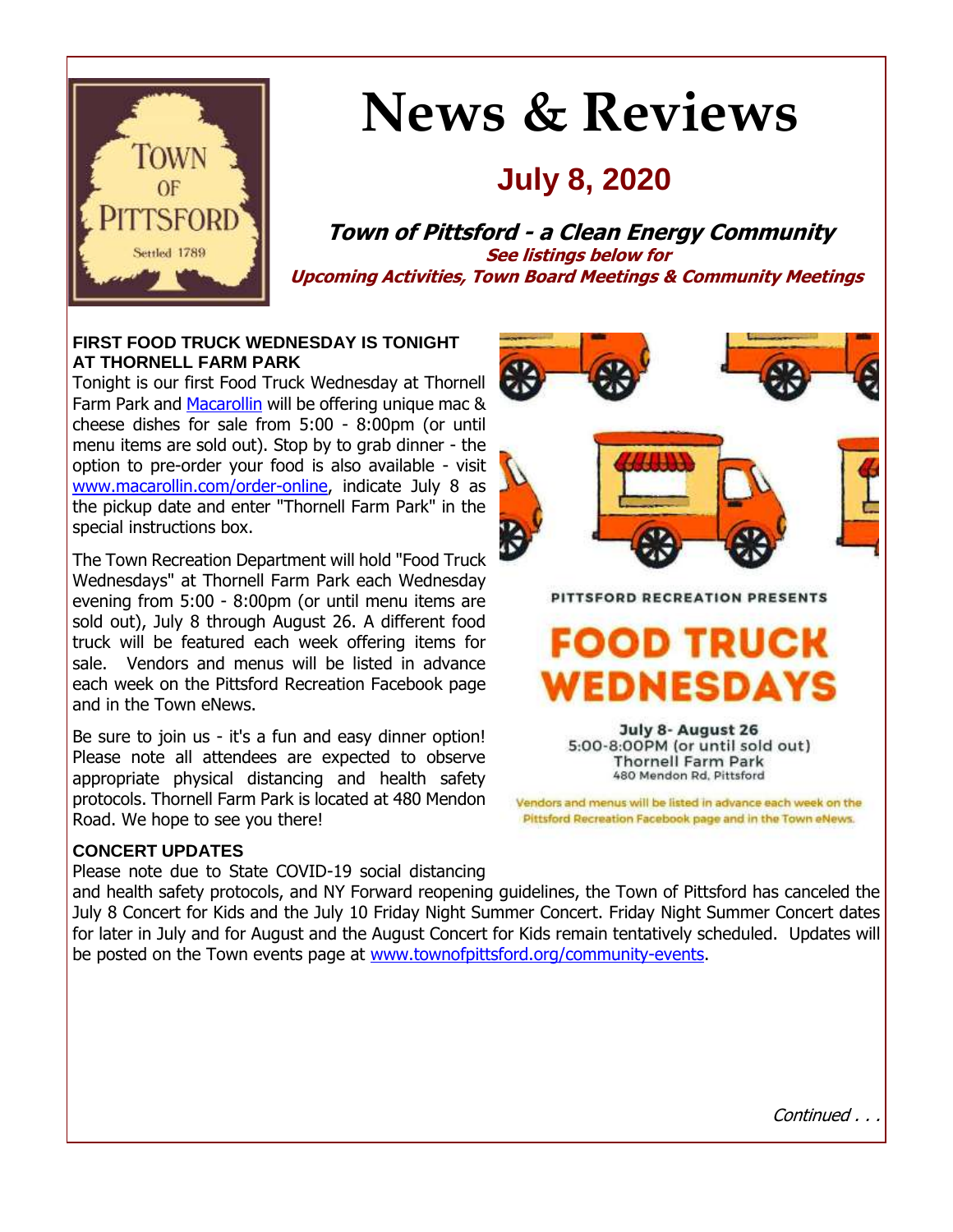#### **PITTSFORD BELIEVES THAT BLACK LIVES MATTER A message from Town**

## **Supervisor Bill Smith**

Yesterday Village Mayor Bob Corby, School Superintendent Mike Pero and I posted at Town Hall a joint message from the Town, Village and School District. A simple humanitarian statement that the lives of our Black fellow Americans matter. It's tragic that it's necessary to have to make that point, but it is.



We say Black lives matter in

support of fighting for equality of treatment, to challenge actual racism wherever it exists; to stand up to ideologues who seek to damage our society by hijacking this important cause, to stand up to opportunistic white supremacists who are already exploiting the current climate of division, fear and disunity.

We say Black lives matter to state an obvious moral truth - that people are individuals, whose experiences and identities are not reducible to their race or outward appearance.

We say Black lives matter as a first step toward open-minded, fact-based investigation into the roots of our social problems. We say it to protect Black lives. We say it to support the goals of those who have struggled to ensure that individuals are judged by the content of their character and not the color of their skin.

#### **DRIVE-IN FAMILY OUTDOOR MOVIES**

Due to COVID-19 health safety and physical distancing requirements, our Family Outdoor Movie Nights will be Drive-In Family Outdoor Movie Nights at Thornell Farm Park! More details to come, but save the dates for Frozen 2 on July 16, Aladdin on July 30 and Toy Story 4 on August 13. Check the Pittsford Recreation Facebook page and the Town Community Events web page at [www.townofpittsford.org/community-events](http://r20.rs6.net/tn.jsp?f=001Ujmyb5sOMg2FGHcWFeMV83xy0DiHNrfabpxU0w-cGW7xUhAmguhRk5xOH-Zww2DMZtX5t22dGcy-B_VO2OGro9tOa4nU7Il6ZVpbgBPG3ByfBdw6Z5bd2CGruaTLU3V05vDnDX-Vi1NBI52_KGo1l90s8-dplGLDgZQ5m8AfJSU_Lz9qM_sIqSyy_lHITsZpBKjMmhIzDY-X_BEYlwgw9DdFErZHuVOxtsNaBiVQFhPNePnyCClLrSmRkurMcZWkFiBjyBL-UYeAJG103MHZ_Ubqm8kdejMdtzc6DyAJanP2ZOzNI1T3KYiK1r3DkWVV&c=y_U08mxmA3wN0r8YBN-z6yUSraBgdtKFlawO4Ui14HvSv7V6Yv2n-w==&ch=iVlI5nzKryrluPflpuEl7wwH1OXcJHKwEteVPfXQr4sbQycmtqhBFw==) for updates.

#### **PITTSFORD VILLAGE FARMERS MARKET OPENS SATURDAY AT COMMUNITY CENTER**

The Pittsford Village Farmers Market returns to the Spiegel Pittsford Community Center this Saturday, July 11. The family friendly market is open 9:00am - 1:00pm. Presented in partnership with Impact Earth and the Town of Pittsford, the market features locally grown, raised and produced items, including fruits, vegetables, eggs, flowers, baked goods, natural products and reusable wares and more, plus live music and modified kids activities.

#### **Please note the updated health safety guidelines for shopper and vendors:**

- Please only attend the market if you are feeling well. If you're sick, please stay home until symptoms subside.
- Both shoppers and vendors are required to wear a mask or facial covering.
- Both shoppers and vendors are required to maintain social distancing, which will be facilitated by limiting the market to no more than 200 people at a time.
- Vendors are required to wear, and regularly change, gloves.
- Hand sanitizer stations will be provided throughout the market for shopper and vendor use.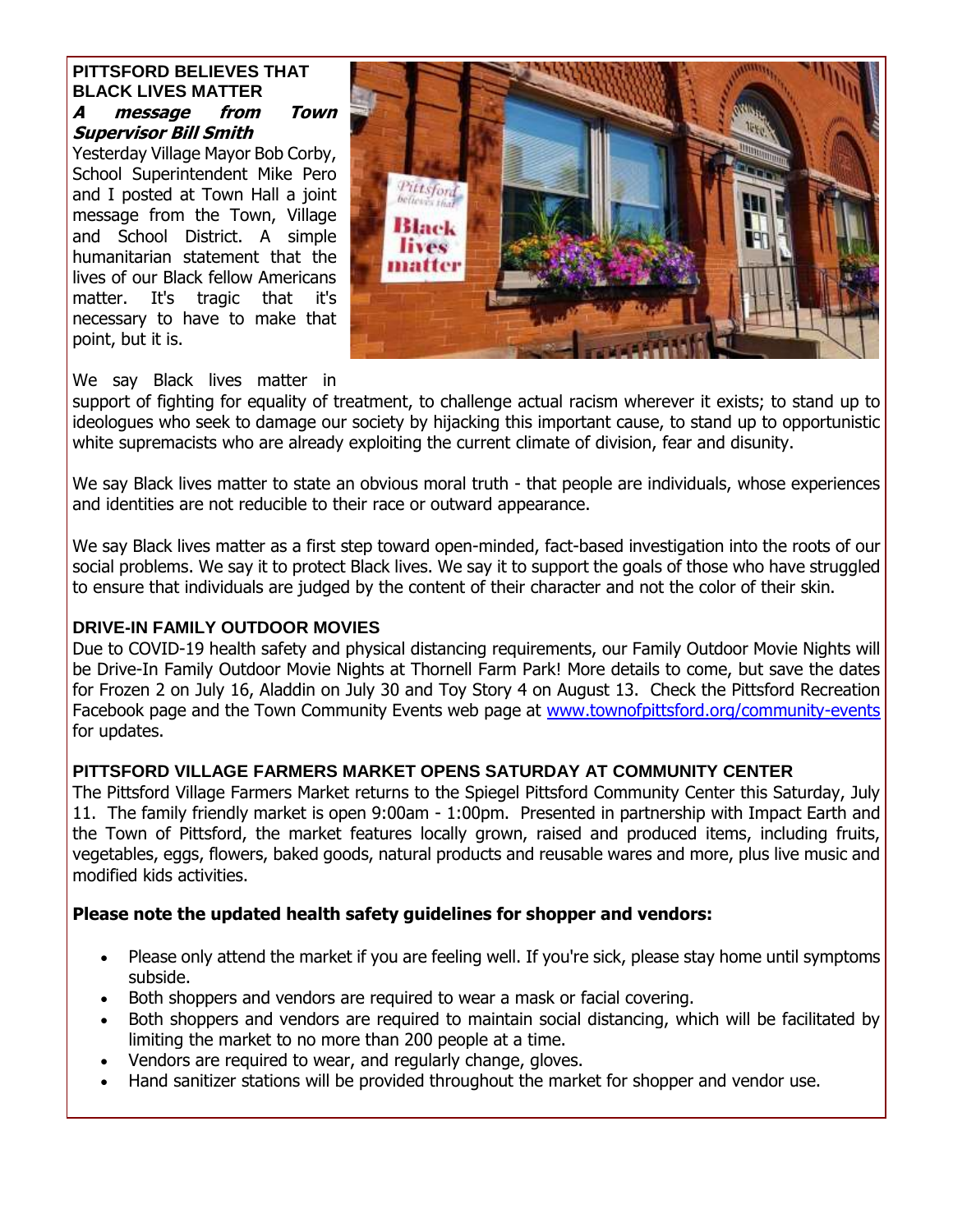Should you have any questions about the market, please contact Market Manager Robert Putney at 585- 478-2014 or [zerowaste@impactearthinc.org.](mailto:zerowaste@impactearthinc.org)

Pittsford has a variety of farm stands and farm markets, including **Hopkins Farm Stand**, **Knickerbocker Farm Stand**, **Powers Farm Market** and **Willard Farm Stand** - all offering the best in fresh produce from local farming families - and the **Pittsford Farmers Market at Pittsford Colony Plaza**, offering a variety of farm fresh items. Find links to Pittsford farm stands and markets on the [Pittsford Farm Stands](http://r20.rs6.net/tn.jsp?f=001Ujmyb5sOMg2FGHcWFeMV83xy0DiHNrfabpxU0w-cGW7xUhAmguhRk6PMSweJh0TwjA915MPPBDFGudOnxoktR3rZE5rSadKKLhO3PhHlWuXV-wQhO1P7Vb560ootRaEwRZ01a9Yi7cc6B-OlUu7u3PYnXlX7_1c-721j4OSAWkIyEtSbCdltD876jyOjgjQPz8ykbYeZHnHw6QVETGSCBlkzOUVPeYgWmLFvRdL_BQrvRmBk_p6eEjCvWJbiGmR5NMnC6HTpBjgf1AlLLwArVc4KIDrM2_Lhy4QPjfaIZb3X6MMhCwXzBg==&c=y_U08mxmA3wN0r8YBN-z6yUSraBgdtKFlawO4Ui14HvSv7V6Yv2n-w==&ch=iVlI5nzKryrluPflpuEl7wwH1OXcJHKwEteVPfXQr4sbQycmtqhBFw==) & [Markets page](http://r20.rs6.net/tn.jsp?f=001Ujmyb5sOMg2FGHcWFeMV83xy0DiHNrfabpxU0w-cGW7xUhAmguhRk6PMSweJh0TwjA915MPPBDFGudOnxoktR3rZE5rSadKKLhO3PhHlWuXV-wQhO1P7Vb560ootRaEwRZ01a9Yi7cc6B-OlUu7u3PYnXlX7_1c-721j4OSAWkIyEtSbCdltD876jyOjgjQPz8ykbYeZHnHw6QVETGSCBlkzOUVPeYgWmLFvRdL_BQrvRmBk_p6eEjCvWJbiGmR5NMnC6HTpBjgf1AlLLwArVc4KIDrM2_Lhy4QPjfaIZb3X6MMhCwXzBg==&c=y_U08mxmA3wN0r8YBN-z6yUSraBgdtKFlawO4Ui14HvSv7V6Yv2n-w==&ch=iVlI5nzKryrluPflpuEl7wwH1OXcJHKwEteVPfXQr4sbQycmtqhBFw==) on the Town website.

#### **REMINDERS**

#### **UPDATED RECREATION PROGRAM INFO IS ONLINE**

Summer is off to a great start - make it even better with Pittsford Recreation programs! To view the latest information for our summer recreation programs check our updated online brochure at [www.townofpittsford.org/files/publications/rec\\_brochure.pdf.](http://r20.rs6.net/tn.jsp?f=001Ujmyb5sOMg2FGHcWFeMV83xy0DiHNrfabpxU0w-cGW7xUhAmguhRk6hLhmuuEL9gs66hHexxTdH72i5vRiJiTzru55TSYAW4fSmrsl6DywaZ_3iTdAAW_9LH84e6Tu_7NzGJg8KpioxV1gDKCT91DexqNHbmx5zfAFxJPE3dRhNc-CN9mLdRTEsCUQ4RIfE4TmnIcziYFn8J97FF1V8IJ_3UqOHpkFS8PFaNqJHQFbI5yV2tpOhayjC94dCENY9Dx1p5iexRGs9e6qFsdKEivflR4Vun-2_f6YdN-YudZcmSVrcEG-lt2qSk_g42LIZJrKSW6BYe5Jr7K2ImJfMUkGsiNX_TlTNv&c=y_U08mxmA3wN0r8YBN-z6yUSraBgdtKFlawO4Ui14HvSv7V6Yv2n-w==&ch=iVlI5nzKryrluPflpuEl7wwH1OXcJHKwEteVPfXQr4sbQycmtqhBFw==) Program information will be updated here throughout the summer, so be sure to check back regularly. Or visit our Recreation Department web page at [www.townofpittsford.org/home-recreation.](http://r20.rs6.net/tn.jsp?f=001Ujmyb5sOMg2FGHcWFeMV83xy0DiHNrfabpxU0w-cGW7xUhAmguhRk4-pnNCaukF1d8DBGXHX3NkHDBAKItErICPllIRXOsqX-gKwGNHPS8UFI-S1_gXibF1q-fmi-87Qy-fXAztbGUs_6e9pfEfL5yMYXnMs_7-b0KYy9VPO7IHghMPqT_qOKjvCzyy_0iUaNwCS_h17bl1eVZPqneljV6lJNGyHDFKhfUDHOy8rAetTZVX-fa5kjge8GG4Cyrp7KOaUeXU67aVi_Lp5i5xn8KSPw2jT99cfjeEYb_jq8s2sOJYCHuyfNex2ESooy_Lp&c=y_U08mxmA3wN0r8YBN-z6yUSraBgdtKFlawO4Ui14HvSv7V6Yv2n-w==&ch=iVlI5nzKryrluPflpuEl7wwH1OXcJHKwEteVPfXQr4sbQycmtqhBFw==)

#### **FACE MASKS STILL REQUIRED WHEN IN PUBLIC**

Summer is here and some COVID-19 health safety restrictions are easing. One that is not - if you are within 6 feet of another person (indoors or out), or are in a building with other members of the public, you must be wearing a mask or other face covering. "Another person" means anyone other than those with whom you live.

If you are shopping at a grocery store, walking into a restaurant to have a meal or getting your hair cut, you need to be wearing a mask or other face covering. If you are walking on the canal path, you should have a mask or face covering ready, and put it on, should another person approach you. The canal path is not wide enough to practice the 6-foot distancing needed to keep you and others safe.

For the past three months we've all been working together to keep the pandemic from spreading beyond our means to contain it. Halting our efforts now exposes us to the very risk we have worked so hard to avoid. Please - for yourself, for others, for reaching more quickly a future where we won't need masks wear you mask when in public.

#### **PAVING WORK ON JEFFERSON RD/RT 96 FROM MITCHELL RD, PITTSFORD TO GARNSEY RD, PERINTON**

The NY State Department of Transportation (NYSDOT) began night time milling, paving and minor repair work on Jefferson Road (Route 96) as of June 15. The work will take place from Mitchell Road in Pittsford to Garnsey Road in Perinton. The project is expected to have very little impact on traffic as the most intensive work will be completed at night. Milling and paving is scheduled to take place through mid-July. Restoration, replacement signage and guiderail replacement is expected to be completed from mid-July to August, and tree planting is scheduled for October.

#### **ASL INTERPRETER AT TOWN BOARD MEETINGS**

The Town of Pittsford provides an American Sign Language interpreter at every meeting of the Pittsford Town Board, to interpret for those who need this service.

#### **UPCOMING COMMUNITY ACTIVITIES IN PITTSFORD**

 **Food Truck Wednesdays at Thornell Farm Park**, Wednesday, July 8, featuring classic and deliciously updated mac and cheese dishes from [Macarollin,](http://r20.rs6.net/tn.jsp?f=001Ujmyb5sOMg2FGHcWFeMV83xy0DiHNrfabpxU0w-cGW7xUhAmguhRkxq3rpK0S_zcumk9MOOZRg-vfiHGXRx1_dGvLg_oNfxDEkqua_kigwPO4Uxdal0iPZkEHj9jSekzcw36LnR4ppvLZIIFWgEE0i5cAAd_VfniztkhqAar0Ue0yLEVHAhTe0mqafEhrqq6s90l7Mj46uAnajF8i3qs2ta0irWJxYnodwqJhjJ6lG7g3LeoqNSy2jya-rummyfwVTx57YpY-AxMAQ7yW3vOyYudbeSjSXy2&c=y_U08mxmA3wN0r8YBN-z6yUSraBgdtKFlawO4Ui14HvSv7V6Yv2n-w==&ch=iVlI5nzKryrluPflpuEl7wwH1OXcJHKwEteVPfXQr4sbQycmtqhBFw==) 5:00 - 8:00pm (or until menu items are sold out), Thornell Farm Park, 480 Mendon Road. A different food truck will be featured each week offering items for sale, check Pittsford Recreation Facebook page and Town eNews each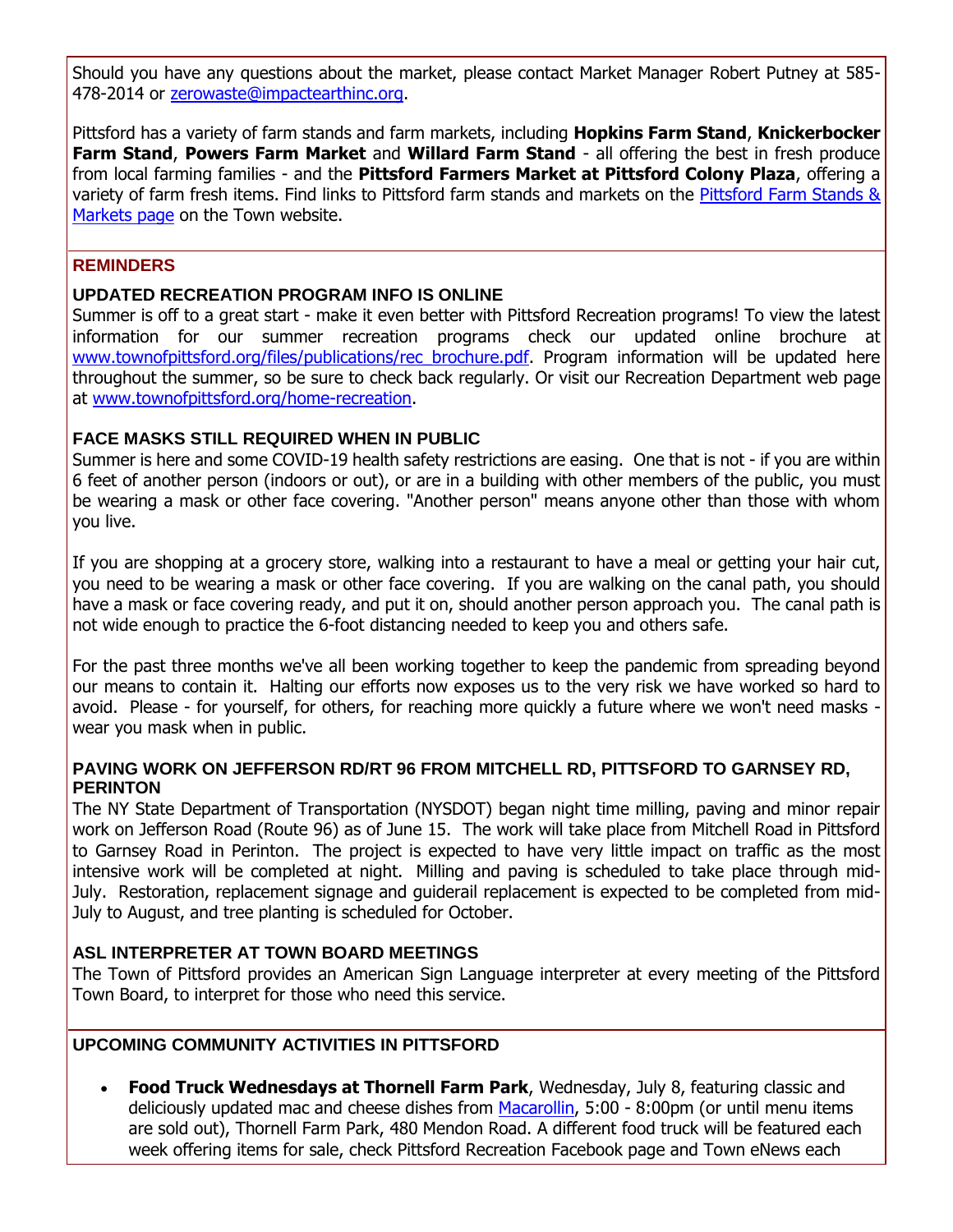week for food truck and menu. The event continues each Wednesday through August 26 Participants are expected to observe appropriate health safety and physical distancing practices.

- [Drive-In Family Outdoor Movie Night,](http://r20.rs6.net/tn.jsp?f=001Ujmyb5sOMg2FGHcWFeMV83xy0DiHNrfabpxU0w-cGW7xUhAmguhRk6jNEVp8NtmOoVukgVUfXnJCUVznORjpym4fo7mbH9fusKnEyvCFFFk95y4berJ3mt2sLpPt9LhDvsN2Xnt4ygKp3hnFOy1mIc5_498amklpZbD7eUQ46UL22IAdCwLslWqmR3tVukj8xnC6Zkb_X9hhW5tKwWWI211uBU7PtpE4YbAawNSs23LdZAiKJKK1bnyNk264k8Bk27LijKze75Mn3Bqwbd-lPhXAnVcWECpdqVpY4UB8xTN9EgiMcP_fDrEzL7am0E6pNUAbxaJZIAA=&c=y_U08mxmA3wN0r8YBN-z6yUSraBgdtKFlawO4Ui14HvSv7V6Yv2n-w==&ch=iVlI5nzKryrluPflpuEl7wwH1OXcJHKwEteVPfXQr4sbQycmtqhBFw==) featuring Frozen 2; Thursday, 7/16, at dark, Thornell Farm Park, 480 Mendon Road
- [Pittsford Village Farmers Market,](http://r20.rs6.net/tn.jsp?f=001Ujmyb5sOMg2FGHcWFeMV83xy0DiHNrfabpxU0w-cGW7xUhAmguhRk6PMSweJh0Tw5TuptnSQfhy9ac8N3Ll0NcwiC_8bYOoQ_4eGMonsCDDgE17EDCUKZL7_waZf56gfXv4Ks1q6bEGzBSerB-uLkVyrJGgjogRTAieYk1AZN33qgmcLqhVsmP_N_JT4JPG8mUdq_Li3vpc5L4jwTuuOCB5UD4DOC3nTOfJp7QnrAexSQpN_YSc7tL0bXqqh-KS2ndInYre_ePUPuA9GJ-qxN-JVRoW_Mkx_OJbrvVV5dIHY2MYFcw7mlX8Kgcs1vRDT&c=y_U08mxmA3wN0r8YBN-z6yUSraBgdtKFlawO4Ui14HvSv7V6Yv2n-w==&ch=iVlI5nzKryrluPflpuEl7wwH1OXcJHKwEteVPfXQr4sbQycmtqhBFw==) Saturdays through August 29, 9:00am 1:00pm, Spiegel Pittsford Community Center, 35 Lincoln Avenue; more info at [www.pittsfordvillagefarmersmarket.org](http://r20.rs6.net/tn.jsp?f=001Ujmyb5sOMg2FGHcWFeMV83xy0DiHNrfabpxU0w-cGW7xUhAmguhRk6PMSweJh0Tw5TuptnSQfhy9ac8N3Ll0NcwiC_8bYOoQ_4eGMonsCDDgE17EDCUKZL7_waZf56gfXv4Ks1q6bEGzBSerB-uLkVyrJGgjogRTAieYk1AZN33qgmcLqhVsmP_N_JT4JPG8mUdq_Li3vpc5L4jwTuuOCB5UD4DOC3nTOfJp7QnrAexSQpN_YSc7tL0bXqqh-KS2ndInYre_ePUPuA9GJ-qxN-JVRoW_Mkx_OJbrvVV5dIHY2MYFcw7mlX8Kgcs1vRDT&c=y_U08mxmA3wN0r8YBN-z6yUSraBgdtKFlawO4Ui14HvSv7V6Yv2n-w==&ch=iVlI5nzKryrluPflpuEl7wwH1OXcJHKwEteVPfXQr4sbQycmtqhBFw==) or contact [zerowaste@impactearthinc.org.](mailto:zerowaste@impactearthinc.org)
- The [Town Concert for Kids](http://r20.rs6.net/tn.jsp?f=001Ujmyb5sOMg2FGHcWFeMV83xy0DiHNrfabpxU0w-cGW7xUhAmguhRk-aj7CUqhnDmWLku0I98o8VF8tjuFZO-i2b3zP-gDErm8sYkpKg6gUwfyDqGGnwb8Qd_DNpbixGDuNLcfUX1qthZe32SOCrq0oOjMeJ9MkUVkKHD2zgpbyL6WTWLz_3ASG1FTFNrpzMGUGZNT-1Vkc0uOz04bjfvozR1gFgDNScCUfVPzKk_JowuFksmPDv5RLGOam3Yp-lfDLe6Nxs60xGffjtnLbdntJfLzbEfoOJ2sxC60EeJ9quYl0XHnPcyrw==&c=y_U08mxmA3wN0r8YBN-z6yUSraBgdtKFlawO4Ui14HvSv7V6Yv2n-w==&ch=iVlI5nzKryrluPflpuEl7wwH1OXcJHKwEteVPfXQr4sbQycmtqhBFw==) originally scheduled for July 8 has been CANCELED due to COVID-19 coronavirus pandemic health and safety protocols; the concert series is typically held along the canal in Carpenter Park at the Port of Pittsford. The August 5 concert remains tentatively scheduled. Updates will be posted on the Town events page [www.townofpittsford.org/community](http://r20.rs6.net/tn.jsp?f=001Ujmyb5sOMg2FGHcWFeMV83xy0DiHNrfabpxU0w-cGW7xUhAmguhRk5xOH-Zww2DMZtX5t22dGcy-B_VO2OGro9tOa4nU7Il6ZVpbgBPG3ByfBdw6Z5bd2CGruaTLU3V05vDnDX-Vi1NBI52_KGo1l90s8-dplGLDgZQ5m8AfJSU_Lz9qM_sIqSyy_lHITsZpBKjMmhIzDY-X_BEYlwgw9DdFErZHuVOxtsNaBiVQFhPNePnyCClLrSmRkurMcZWkFiBjyBL-UYeAJG103MHZ_Ubqm8kdejMdtzc6DyAJanP2ZOzNI1T3KYiK1r3DkWVV&c=y_U08mxmA3wN0r8YBN-z6yUSraBgdtKFlawO4Ui14HvSv7V6Yv2n-w==&ch=iVlI5nzKryrluPflpuEl7wwH1OXcJHKwEteVPfXQr4sbQycmtqhBFw==)[events.](http://r20.rs6.net/tn.jsp?f=001Ujmyb5sOMg2FGHcWFeMV83xy0DiHNrfabpxU0w-cGW7xUhAmguhRk5xOH-Zww2DMZtX5t22dGcy-B_VO2OGro9tOa4nU7Il6ZVpbgBPG3ByfBdw6Z5bd2CGruaTLU3V05vDnDX-Vi1NBI52_KGo1l90s8-dplGLDgZQ5m8AfJSU_Lz9qM_sIqSyy_lHITsZpBKjMmhIzDY-X_BEYlwgw9DdFErZHuVOxtsNaBiVQFhPNePnyCClLrSmRkurMcZWkFiBjyBL-UYeAJG103MHZ_Ubqm8kdejMdtzc6DyAJanP2ZOzNI1T3KYiK1r3DkWVV&c=y_U08mxmA3wN0r8YBN-z6yUSraBgdtKFlawO4Ui14HvSv7V6Yv2n-w==&ch=iVlI5nzKryrluPflpuEl7wwH1OXcJHKwEteVPfXQr4sbQycmtqhBFw==)
- The [Town Summer Concert o](http://r20.rs6.net/tn.jsp?f=001Ujmyb5sOMg2FGHcWFeMV83xy0DiHNrfabpxU0w-cGW7xUhAmguhRk6J9_lo9XAmWlmiKOP7y26jmPN-O73KiOQQtWvn9PpaCypAdNePhAURnxf9x4UYQ2nBRX_Jcg6Fz9ORkmYI1dp2chbO0QK7JuY0yGjYfJCrX2hp2mCkXqLeIJA_QrLq6d9z_QXThkGXPhzl829v0kNJUbV5bWPLdaoDAZPwvmivAO_lS9KiAa36Ndj2UEQxTq9tr3n4mAbqJNUOZYQGQAj8SIszxi-jP9y7D3anLtrgpQH_LvXBibX5DIOvdK6Cz6zHthMlGVMNu&c=y_U08mxmA3wN0r8YBN-z6yUSraBgdtKFlawO4Ui14HvSv7V6Yv2n-w==&ch=iVlI5nzKryrluPflpuEl7wwH1OXcJHKwEteVPfXQr4sbQycmtqhBFw==)riginally scheduled for July 10 has been CANCELED due to COVID-19 coronavirus pandemic health and safety protocols; the concert series is typically held along the canal in Carpenter Park at the Port of Pittsford. Concert for the rest of July and for August remain tentatively scheduled. Updates will be posted on the Town events page [www.townofpittsford.org/community-events.](http://r20.rs6.net/tn.jsp?f=001Ujmyb5sOMg2FGHcWFeMV83xy0DiHNrfabpxU0w-cGW7xUhAmguhRk5xOH-Zww2DMZtX5t22dGcy-B_VO2OGro9tOa4nU7Il6ZVpbgBPG3ByfBdw6Z5bd2CGruaTLU3V05vDnDX-Vi1NBI52_KGo1l90s8-dplGLDgZQ5m8AfJSU_Lz9qM_sIqSyy_lHITsZpBKjMmhIzDY-X_BEYlwgw9DdFErZHuVOxtsNaBiVQFhPNePnyCClLrSmRkurMcZWkFiBjyBL-UYeAJG103MHZ_Ubqm8kdejMdtzc6DyAJanP2ZOzNI1T3KYiK1r3DkWVV&c=y_U08mxmA3wN0r8YBN-z6yUSraBgdtKFlawO4Ui14HvSv7V6Yv2n-w==&ch=iVlI5nzKryrluPflpuEl7wwH1OXcJHKwEteVPfXQr4sbQycmtqhBFw==)
- [Pittsford Youth Services Duck Drop Derby,](http://r20.rs6.net/tn.jsp?f=001Ujmyb5sOMg2FGHcWFeMV83xy0DiHNrfabpxU0w-cGW7xUhAmguhRk924-xrGruPYRbDAXgOsRRc8H8U4yRWzsGJHqHSyp3QbUI2AC1F-fuHJYaSDpkp-xU3niZ5gOcZCSqCckBxH-EHDO1EABGc3H-FaWq_AjmuxD7zqiD2U31zOOEDo2oZAs5aAanELOleDRXFeZhLqulPk3KPA63OLhyfsM_BHQfXc6unra-toLC-XodDd_3FCokaSZ1wdllPE8bBmdERTRVVuCMJkfjWnGtLios7ZyXvETAQv5eLGFh5nVow_kM2IsA==&c=y_U08mxmA3wN0r8YBN-z6yUSraBgdtKFlawO4Ui14HvSv7V6Yv2n-w==&ch=iVlI5nzKryrluPflpuEl7wwH1OXcJHKwEteVPfXQr4sbQycmtqhBFw==) originally scheduled for Friday, 7/17, has been POSTPONED; check [www.pittsfordyouthservices.org](http://r20.rs6.net/tn.jsp?f=001Ujmyb5sOMg2FGHcWFeMV83xy0DiHNrfabpxU0w-cGW7xUhAmguhRk924-xrGruPYRbDAXgOsRRc8H8U4yRWzsGJHqHSyp3QbUI2AC1F-fuHJYaSDpkp-xU3niZ5gOcZCSqCckBxH-EHDO1EABGc3H-FaWq_AjmuxD7zqiD2U31zOOEDo2oZAs5aAanELOleDRXFeZhLqulPk3KPA63OLhyfsM_BHQfXc6unra-toLC-XodDd_3FCokaSZ1wdllPE8bBmdERTRVVuCMJkfjWnGtLios7ZyXvETAQv5eLGFh5nVow_kM2IsA==&c=y_U08mxmA3wN0r8YBN-z6yUSraBgdtKFlawO4Ui14HvSv7V6Yv2n-w==&ch=iVlI5nzKryrluPflpuEl7wwH1OXcJHKwEteVPfXQr4sbQycmtqhBFw==) for updates.

#### **TOWN OF PITTSFORD BOARD MEETINGS**

- **Pittsford Community Library Board**, Wednesday, 7/8 NO MEETING
- **Design Review and Historic Preservation Board**, Thursday, 7/9, 6:00pm, ONLINE ACCESS via Zoom video conferencing; information for accessing and viewing the meeting can be found on page 2 of the meeting agenda; the meeting agenda is posted on the Town website here: [www.townofpittsford.org/home-minutes](http://r20.rs6.net/tn.jsp?f=001Ujmyb5sOMg2FGHcWFeMV83xy0DiHNrfabpxU0w-cGW7xUhAmguhRk6hLhmuuEL9g33G5mhtwzT5KLK0RO8Jj1U_j0jRuIIz3DCK1hTWRT3wS-c6Id5xb3T7SRPnj7eqElFLu57jSYDWmd5vhHxlJJYhvrvjmyOz8HzxU58JwIj2uRazO-PIS9tQQJm6jEkYjMtZ6EtLQ13kAp2zFowKXTt2rPiRFdM5KkcF2AChcU8daQRZRI5X-Wk45p7nZxidRcHOw1eal4ghXjUsq_MoCrJXfq6FTvJq7RlnqVbZI2I2BI2bkFvMObw==&c=y_U08mxmA3wN0r8YBN-z6yUSraBgdtKFlawO4Ui14HvSv7V6Yv2n-w==&ch=iVlI5nzKryrluPflpuEl7wwH1OXcJHKwEteVPfXQr4sbQycmtqhBFw==)
- **Planning Board**, Monday, 7/13, 6:00pm, ONLINE ACCESS via Zoom video conferencing; information for accessing and viewing the meeting can be found on page 2 of the meeting agenda; the meeting agenda is posted at least two days prior to the meeting on the Town website here: [www.townofpittsford.org/home-minutes](http://r20.rs6.net/tn.jsp?f=001Ujmyb5sOMg2FGHcWFeMV83xy0DiHNrfabpxU0w-cGW7xUhAmguhRk6hLhmuuEL9g33G5mhtwzT5KLK0RO8Jj1U_j0jRuIIz3DCK1hTWRT3wS-c6Id5xb3T7SRPnj7eqElFLu57jSYDWmd5vhHxlJJYhvrvjmyOz8HzxU58JwIj2uRazO-PIS9tQQJm6jEkYjMtZ6EtLQ13kAp2zFowKXTt2rPiRFdM5KkcF2AChcU8daQRZRI5X-Wk45p7nZxidRcHOw1eal4ghXjUsq_MoCrJXfq6FTvJq7RlnqVbZI2I2BI2bkFvMObw==&c=y_U08mxmA3wN0r8YBN-z6yUSraBgdtKFlawO4Ui14HvSv7V6Yv2n-w==&ch=iVlI5nzKryrluPflpuEl7wwH1OXcJHKwEteVPfXQr4sbQycmtqhBFw==)

#### **COMMUNITY MEETINGS CALENDAR**

- [American Legion Rayson-Miller Post 899](http://r20.rs6.net/tn.jsp?f=001Ujmyb5sOMg2FGHcWFeMV83xy0DiHNrfabpxU0w-cGW7xUhAmguhRk9Gp1AfTpIToSdKFafQ007TEgj-bAN3ITh9HF5bD-te_fGnzx9TCAvPa1-m6BSi9PEalSSgserqCz_l5L49R9Xq-KzTrpHFSGbb4igHlYBAawT0U9v5oR4AAtjjND5-rbY1Bzvz4OdEd7OZRKAJBAEDSOzDCxh3cA3BMctXu3Hx-2WO4Ut9VLdntKzbaEDosHyemmizXBj6wkysm6Bgy3oRa5ymVEVGDloq4D75u_KtuDTFg3EkRGlg=&c=y_U08mxmA3wN0r8YBN-z6yUSraBgdtKFlawO4Ui14HvSv7V6Yv2n-w==&ch=iVlI5nzKryrluPflpuEl7wwH1OXcJHKwEteVPfXQr4sbQycmtqhBFw==) TUESDAY MORNING BREAKFAST MEETINGS CANCELED UNTIL FURTHER NOTICE due to COVID-19 coronavirus social distancing requirements. Eligible veterans welcome to join the Post; for [membership information](http://r20.rs6.net/tn.jsp?f=001Ujmyb5sOMg2FGHcWFeMV83xy0DiHNrfabpxU0w-cGW7xUhAmguhRk9Gp1AfTpITo6x2-Ie1mRp2_FRbUCJ9wJADqD6JjvlPaxStDJSfrtNPexhfQq0PgmlnWIdgemSgKI1HZ_b2f2jICwVOxUcMaKsAXkYD-cHLOsnE7pTFtl0qFGqLZAs6jdHoT_gR81yzTHv9efwCM_U_PC_QigQHA0pUxglkg0h9Uh2CUS2QfatYzD4-LqaHIalrAFV_FNB27iXQJpWIScXysTzLlmh9g8eyqRStFa4VLsccMRBjKel7vgTn13xDSmLPZjCmYD7G9o3EyeaiDcJM=&c=y_U08mxmA3wN0r8YBN-z6yUSraBgdtKFlawO4Ui14HvSv7V6Yv2n-w==&ch=iVlI5nzKryrluPflpuEl7wwH1OXcJHKwEteVPfXQr4sbQycmtqhBFw==) visit the [Rayson-Miller Post website](http://r20.rs6.net/tn.jsp?f=001Ujmyb5sOMg2FGHcWFeMV83xy0DiHNrfabpxU0w-cGW7xUhAmguhRk1Jk6EBis2uNM2IpUGKR4FobZLels5gYm8leSnbLTuLCR98iJml0iRyWy5tMk4EL3VoU-6w9AjF6NWgyVJ1_0rG_PJR_Vzq9thYEwwgEassALFyq0ZCHqbbD-z1AXiEdMaKE_BO4FqwKfzYM0BM4i6Wrq3I7ZSNag1Bre8O6jFNOH9U_Mu_-9CqgZ5NBsZWu9vKKfa7hFvpbQNjapM2CZufqk4cajLnfxLzjiuBobGloM1Rj4ZGUOdLfAIgNI3IXDywH2445lUAAwookWUicV7Xbf5CW0rrAiPEoW-0dJqK94XmBq74ESPbpPWEafihvolRqE8ZbOhOzmkXHmTL-4C4=&c=y_U08mxmA3wN0r8YBN-z6yUSraBgdtKFlawO4Ui14HvSv7V6Yv2n-w==&ch=iVlI5nzKryrluPflpuEl7wwH1OXcJHKwEteVPfXQr4sbQycmtqhBFw==)
- [Pittsford Rotary Club,](http://r20.rs6.net/tn.jsp?f=001Ujmyb5sOMg2FGHcWFeMV83xy0DiHNrfabpxU0w-cGW7xUhAmguhRk6hLhmuuEL9gbfd2IGCllwKOUydRHUck6unRytsOm8236gSSHooiyQCIwf-PHcxzLlhk17xCsBlSw8wWbx3fJrLM5upR-yQM-2Xa6TxjXAusW6b8eqWfy7iApY_plw6y3Zpzj5vT49wbt9gETHibD8uQ63E4MIA7CiH7ovu_OUESmgg5h6xXJyw1lrFpRJkXs1qqn_TtN6UNjootcNfsROqGmXzHFRTs2rLRsjYO9-fy2-pp5YRJ14A=&c=y_U08mxmA3wN0r8YBN-z6yUSraBgdtKFlawO4Ui14HvSv7V6Yv2n-w==&ch=iVlI5nzKryrluPflpuEl7wwH1OXcJHKwEteVPfXQr4sbQycmtqhBFw==) WEEKLY IN-PERSON MEETINGS CANCELED UNTIL FURTHER NOTICE due to COVID-19 coronavirus social distancing requirements; check the Pittsford Rotary Facebook page for virtual meeting information.
- [Pittsford Art Group M](https://pittsfordartgroup.wordpress.com/?utm_source=eNews+7-8-20&utm_campaign=eNews+07-08-20&utm_medium=email)EETINGS CANCELED UNTIL FURTHER NOTICE due to COVID-19 coronavirus social distancing requirements. For further information, contact PAG president [Margie Mitchell](mailto:mhsmitchell@gmail.com?subject=Pittsford%20Art%20Group%20Meetings%20and%20Membership)

#### **Town Facility Closures**

**Spiegel Pittsford Community Center** - building is open for summer day camp and appointments only on weekdays from 8:00am-4:00pm as of Monday, June 29. Senior "Grab N Go" meals will continue every Wednesday. Registration for low-risk activities and virtual programs is underway. See Program Info & Registration link at [www.townofpittsford.org/home-recreation.](http://r20.rs6.net/tn.jsp?f=001Ujmyb5sOMg2FGHcWFeMV83xy0DiHNrfabpxU0w-cGW7xUhAmguhRk4-pnNCaukF1d8DBGXHX3NkHDBAKItErICPllIRXOsqX-gKwGNHPS8UFI-S1_gXibF1q-fmi-87Qy-fXAztbGUs_6e9pfEfL5yMYXnMs_7-b0KYy9VPO7IHghMPqT_qOKjvCzyy_0iUaNwCS_h17bl1eVZPqneljV6lJNGyHDFKhfUDHOy8rAetTZVX-fa5kjge8GG4Cyrp7KOaUeXU67aVi_Lp5i5xn8KSPw2jT99cfjeEYb_jq8s2sOJYCHuyfNex2ESooy_Lp&c=y_U08mxmA3wN0r8YBN-z6yUSraBgdtKFlawO4Ui14HvSv7V6Yv2n-w==&ch=iVlI5nzKryrluPflpuEl7wwH1OXcJHKwEteVPfXQr4sbQycmtqhBFw==) Programs will continue to open as we receive further guidance.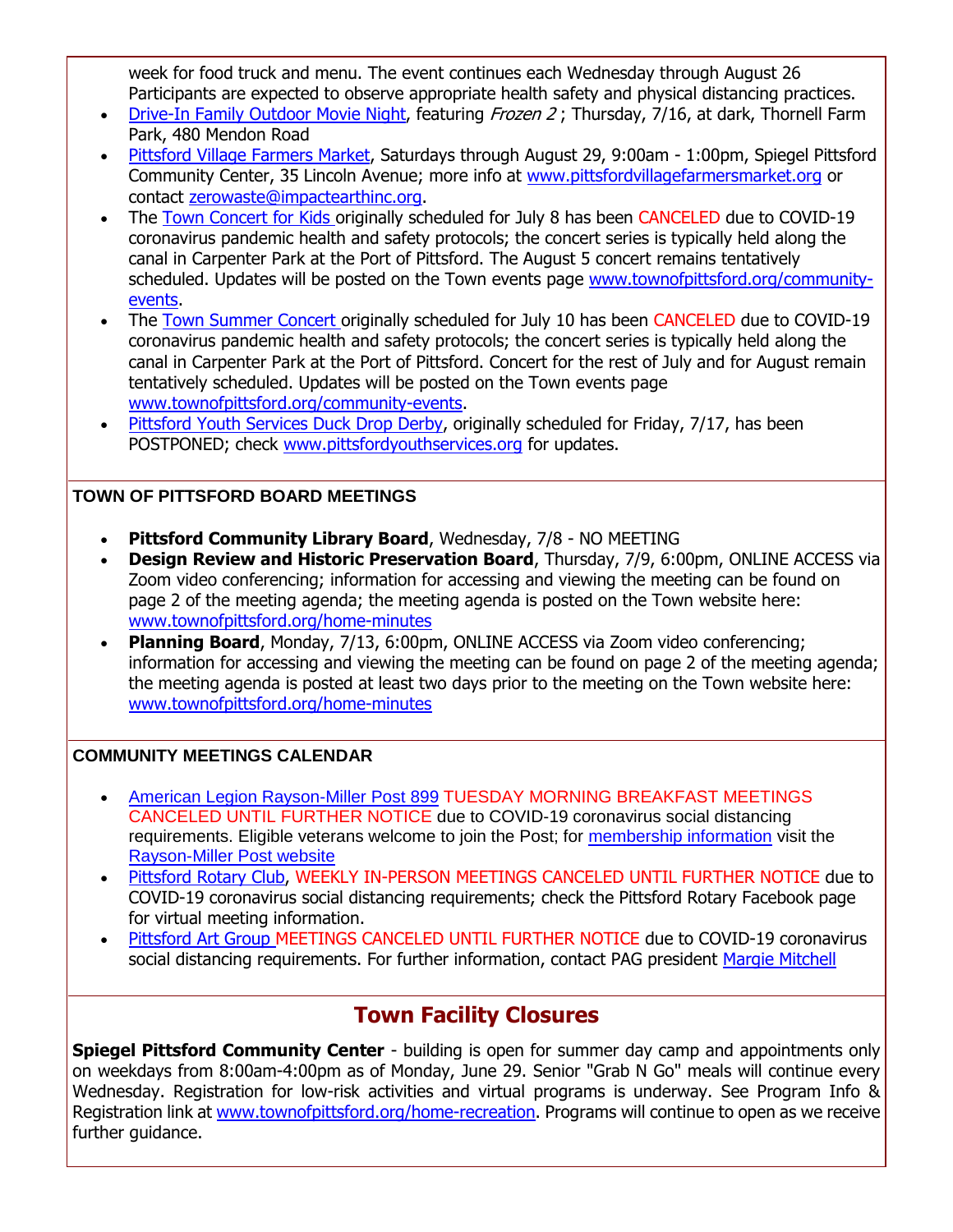**Pittsford Community Library** - the Library is now open for limited hours and services; enter from the parking lot entrance. Curbside pickup is available on Saturdays. The Library also has many online resources, programs and activities for all ages to enjoy. For current Library hours, services, resources, and other updates, visit the Library's update page at [www.bit.ly/your-library-at-home.](http://r20.rs6.net/tn.jsp?f=001Ujmyb5sOMg2FGHcWFeMV83xy0DiHNrfabpxU0w-cGW7xUhAmguhRk1fYQF4t3tF1tfPlnB-DQiS6BpG3A6ozOs3vaZD4FhQIS34beqfFXDsVvP9GKYNNyAmzUuQe_orcwW8486R8u6_3lT1fPwrB6DlukRmb7-lUDZjYfyHxJWwMHkZAXHdyuqjbL5zbUOPpVLNRd_W053flSDVan4krYiz2OkvAsAGdq4w5GOtSJY446zbHgJKFz4-gcK1rgoJGrEdUGOlyPHy7zJOYrFWJKCIJMq-KXTtk0g8Ifvb8wcj-YjbUdEShCg==&c=y_U08mxmA3wN0r8YBN-z6yUSraBgdtKFlawO4Ui14HvSv7V6Yv2n-w==&ch=iVlI5nzKryrluPflpuEl7wwH1OXcJHKwEteVPfXQr4sbQycmtqhBFw==) For virtual children's programming check the Library's Facebook page [www.facebook.com/PittsfordLibrary/.](http://r20.rs6.net/tn.jsp?f=001Ujmyb5sOMg2FGHcWFeMV83xy0DiHNrfabpxU0w-cGW7xUhAmguhRkxRDzoHohofIjht7SldEX6vO8lze8H1qZk5jQzknQW8DThKuGKcaMvw0IDPBbZkQRZLYcXrPI4_G9a1AIVv9epP7ZEvGSdWqpol8gSuhSVoqtp9map1gGRfj7GFsXwa9G99wuAxteFjpu530M_GRcQc=&c=y_U08mxmA3wN0r8YBN-z6yUSraBgdtKFlawO4Ui14HvSv7V6Yv2n-w==&ch=iVlI5nzKryrluPflpuEl7wwH1OXcJHKwEteVPfXQr4sbQycmtqhBFw==) The Book Drop return area is open; please only deposit returned books, donations are not being accepted at this time. Regular due dates for all materials have resumed; check your receipt or your Library account for exact due dates. Curbside pickup of Library materials is available for Monroe County Library System cardholders.

**Town Hall** is open to residents by appointment only; in-person meetings will be limited and allowed only when absolutely necessary. Calls should be made to the department related to the inquiry. Town Hall remains staffed to handle business online and by mail, phone, email and the "drop slot" to the right of the front door of Town Hall.

**Town Clerk:** All services of the Town Clerk are available online, by mail, phone and email. If necessary, an appointment can be arranged. Contact at 248-6214 or [ldillon@townofpittsford.org,](mailto:ldillon@townofpittsford.org) mail materials to Pittsford Town Clerk's Office, 11 South Main Street, Pittsford NY 14534. Services info at [www.townofpittsford.org/home-clerk.](http://r20.rs6.net/tn.jsp?f=001Ujmyb5sOMg2FGHcWFeMV83xy0DiHNrfabpxU0w-cGW7xUhAmguhRk7F-vkHugk12i8EmDr2fPcj3H6rWgRLZKBmvMR37uhemn0_4HwKLziWY6jyzxfGUU2lk2LfidYPGJTiGszi6L1l3-nHoSddFKhnU2G6j-g_0KcYbkFVna8n0JnkccbE9wA4vy6p284o59I2mVwp38czgRbHeUTH9RriZxOmozCUAW60as6CCxbnkTgUVUUKfp6EJbNk3py1lv6yhSqgoSjR6WEssyGWBNQu6NIisjEU1PfTZCkKmJVknD_TTI83Avw==&c=y_U08mxmA3wN0r8YBN-z6yUSraBgdtKFlawO4Ui14HvSv7V6Yv2n-w==&ch=iVlI5nzKryrluPflpuEl7wwH1OXcJHKwEteVPfXQr4sbQycmtqhBFw==)

**Town Court:** By order of the Chief Administrative Judge of the State of New York, Town Court is closed until further notice. The Pittsford Town Court staff are available to answer phone calls and emails Monday - Friday, from 9:00am - 5:00pm. The Town Court remains closed to the public; the Court Office is open by appointment only. All court cases have been administratively adjourned until further notice and no future court dates have been set at this time. Court staff may be reached at (585) 248-6238 or (585) 248-6239, or by email at [pdromgoole@townofpittsford.org.](mailto:pdromgoole@townofpittsford.org) Those with pending matters scheduled before Pittsford Town Court will not be penalized for failure to appear or pay fines during this period of time. Once the Town Court office reopens, Court personnel will contact all individuals with pending business before the court to reschedule appearances and address fine payments.

**All Town Playgrounds:** residents may use Town playgrounds at their own risk, as it is not possible for the Town to keep equipment appropriately sanitized after every use. Those using Town playgrounds are expected to observe COVID-19 social distancing and hygiene protocols.

**All Town Parks:** all Town parks are open; all courts are open, all athletic fields are open to groups of 25 individuals or less, and all trails and walkways are accessible. Those using Town parks are expected to observe COVID-19 social distancing and hygiene protocols.

**Thornell Farm Park:** the park is open and per State requirements, all grass and turf sports fields are open to group activities of 25 individuals or less; the tennis courts, trails, walkways and the playground are open to residents. COVID-19 social distancing and hygiene protocols are required.

**King's Bend Park Lodges and the Mile Post School:** are closed to the public until further notice, as these sites are being used as Public Works crew operation centers.

**Building Department:** As of May 15, 2020 the Governor has begun the phased reopening of New York State. The Town of Pittsford and the surrounding Finger Lakes region have met the criteria set by the Governor to reopen. Construction is included in Phase 1 of the reopening plan. As construction moves forward, all COVID-19 safety guidelines set by the State and Federal governments must be followed while on the job site. To protect the community and limit the spread of COVID-19, the Town of Pittsford has altered accordingly its inspection and permitting procedures. See the Town of Pittsford COVID-19 Building Inspection Procedures for details; additional information can be found here: New York State Construction Guidelines. For more information contact Town of Pittsford Building Inspector Mark Lenzi at [mlenzi@townofpittsford.org](mailto:mlenzi@townofpittsford.org?subject=COVID-19%20Construciton%20Information) or call the Town Building Department at 585-248-6265.